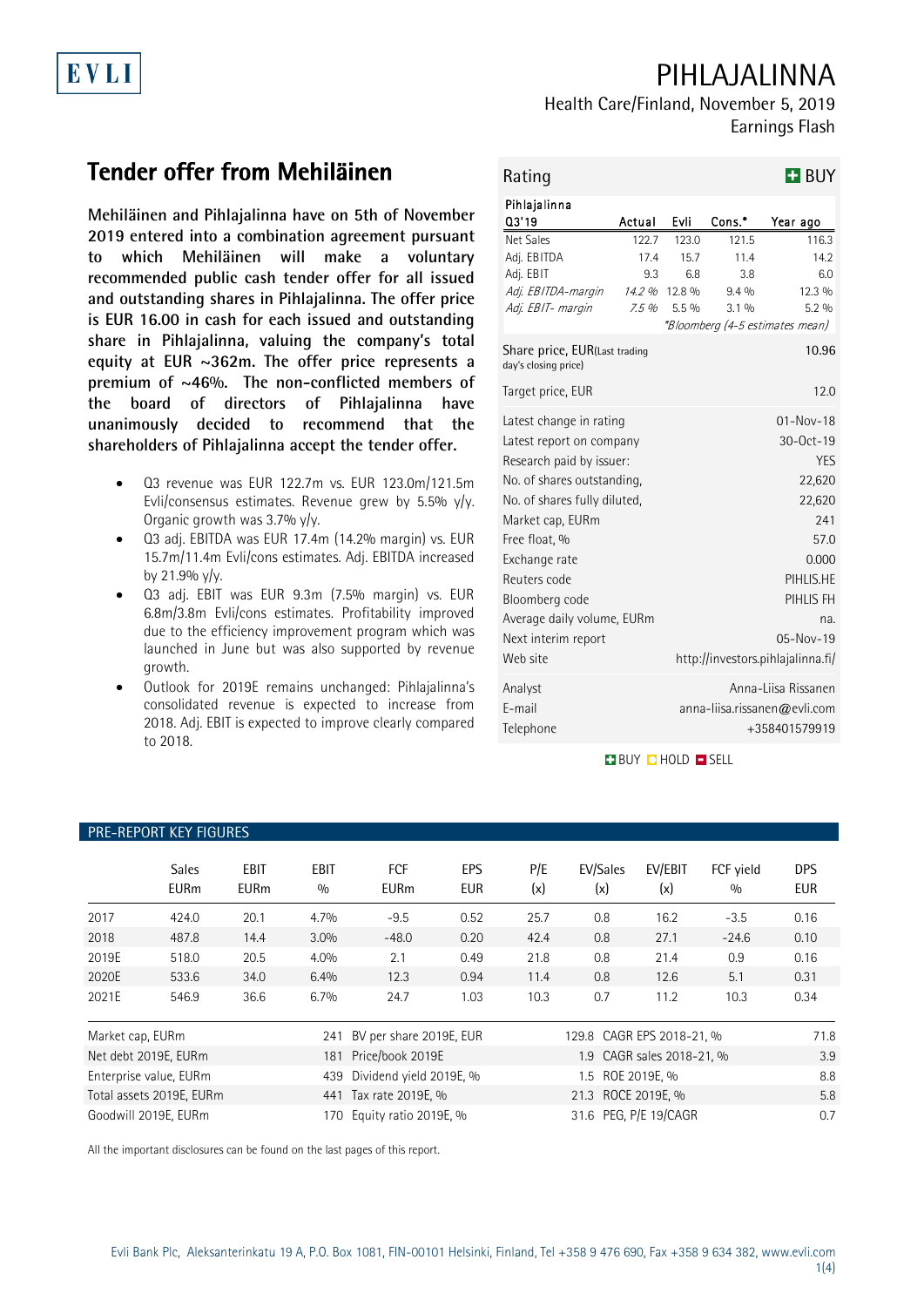### Important Disclosures

Evli Research Partners Plc ("ERP") uses 12-month target prices. Target prices are defined by utilizing analytical techniques based on financial theory including (but not limited to) discounted cash flow analysis and comparative valuation. The selection of valuation methods depends on different circumstances. Target prices may be altered on the basis of new information coming to light in the underlying company or changes in interest rates, changes in foreign exchange rates, other securities prices or market indices or outlook for the aforementioned factors or other factors that may change the conditions of financial markets. Recommendations and changes by analysts are available at [Analysts' recommendations and ratings revisions](https://research.evli.com/JasperAllModels.action?authParam=key;461&authParam=x;G3rNagWrtf7K&authType=3). Investment recommendations are defined as follows: Target price compared to share price Recommendation<br> $\epsilon$  -10 %  $\langle 5, 10, 10 \rangle$  SELL<br>  $\langle -10, 6, 10 \rangle$  SELL<br>  $\langle 10, 10, 10 \rangle$  $-10 - (+10) \%$  HOLD<br>> 10 % BUY  $> 10\%$ ERP's investment recommendation of the analyzed company is updated at least 2 timer per year. 60% 53% 50% 39% 40% 30%  $20%$ 8% 10% 0% Sell Hold Buy

The graph above shows the distribution of ERP's recommendations of companies under coverage in 1st of February 2019. If recommendation is not given, it is not mentioned here.

### Name(s) of the analyst(s): Rissanen

This research report has been prepared by Evli Research Partners Plc ("ERP" or "Evli Research"). ERP is a subsidiary of Evli Bank Plc. Production of the investment recommendation has been concluded on [30.10.2019, 8:45]. This report has been published on [05.11.2019,9:00].

None of the analysts contributing to this report, persons under their guardianship or corporations under their control have a position in the shares of the company or related securities.

The date and time for any price of financial instruments mentioned in the recommendation refer to the previous trading day's closing price(s) unless otherwise stated in the report.

Each analyst responsible for the content of this report assures that the expressed views accurately reflect the personal views of each analyst on the covered companies and securities. Each analyst assures that (s)he has not been, nor are or will be, receiving direct or indirect compensation related to the specific recommendations or views contained in this report.

Companies in the Evli Group, affiliates or staff of companies in the Evli Group, may perform services for, solicit business from, hold long or short positions in, or otherwise be interested in the investments (including derivatives) of any company mentioned in the publication or report.

Neither ERP nor any company within the Evli Group have managed or co-managed a public offering of the company's securities during the last 12 months prior to, received compensation for investment banking services from the company during the last 12 months prior to the publication of the research report.

ERP has signed an agreement with the issuer of the financial instruments mentioned in the recommendation, which includes production of research reports. This assignment has a limited economic and financial impact on ERP and/or Evli. Under the assignment ERP performs services including, but not limited to, arranging investor meetings or –events, investor relations communication advisory and production of research material.

ERP or another company within the Evli Group does not have an agreement with the company to perform market making or liquidity providing services. months prior to, received compensation for investment banking services from the company during the last 12 months prior to the publication of the. For the prevention and avoidance of conflicts of interests with respect to this report, there is an information barrier (Chinese wall) between Investment Research and Corporate Finance units concerning unpublished investment banking services to the company. The remuneration of the analyst(s) is not tied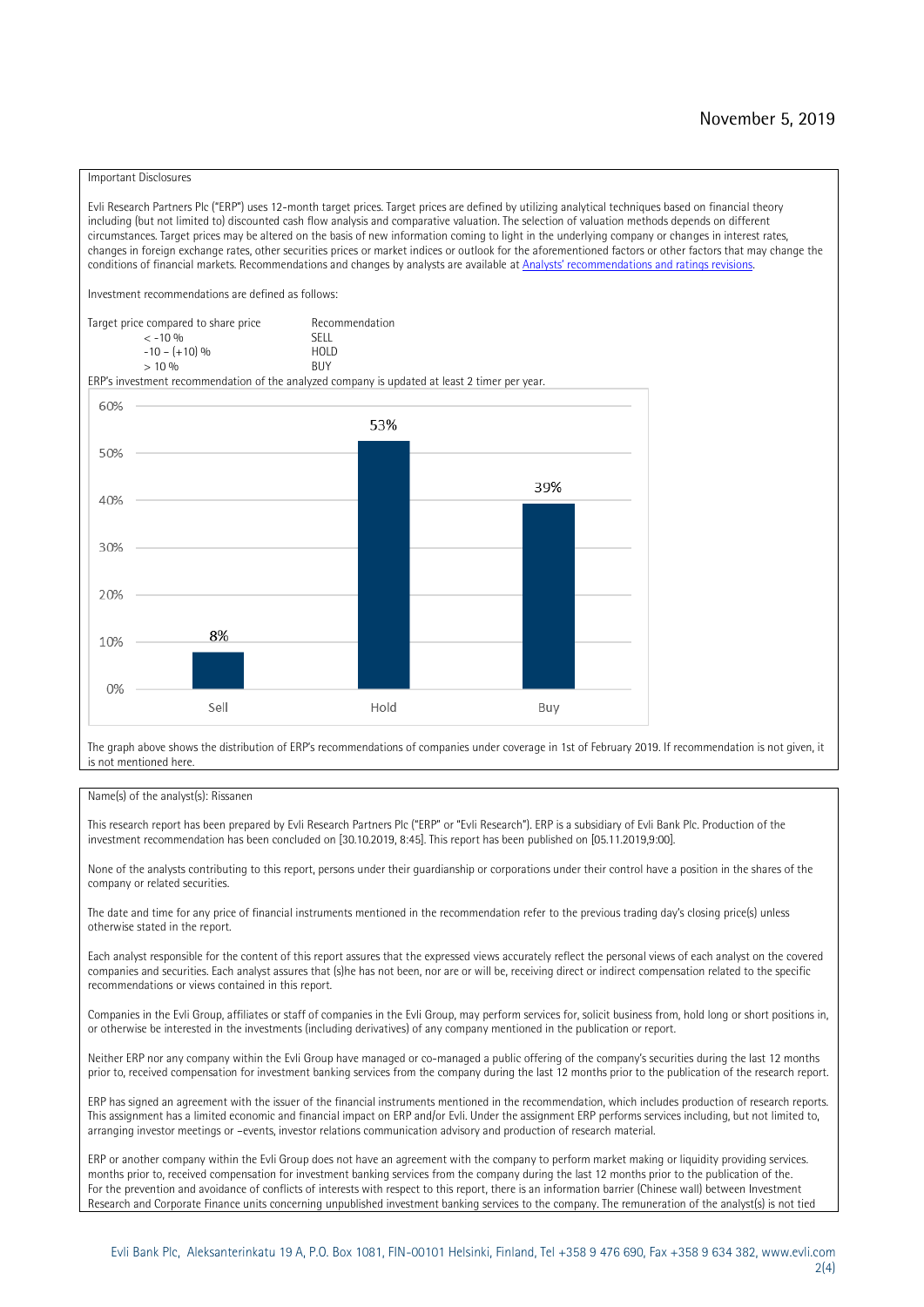directly or indirectly to investment banking transactions or other services performed by Evli Bank Plc or any company within Evli Group.

This report has not been disclosed to the company prior to its dissemination.

This report is provided and intended for informational purposes only and may not be used or considered under any circumstances as an offer to sell or buy any securities or as advice to trade any securities.

This report is based on sources ERP considers to be correct and reliable. The sources include information providers Reuters and Bloomberg, stock-exchange releases from the companies and other company news, Statistics Finland and articles in newspapers and magazines. However, ERP does not guarantee the materialization, correctness, accuracy or completeness of the information, opinions, estimates or forecasts expressed or implied in the report. In addition, circumstantial changes may have an influence on opinions and estimates presented in this report. The opinions and estimates presented are valid at the moment of their publication and they can be changed without a separate announcement. Neither ERP nor any company within the Evli Group are responsible for amending, correcting or updating any information, opinions or estimates contained in this report. Neither ERP nor any company within the Evli Group will compensate any direct or consequential loss caused by or derived from the use of the information represented in this publication.

All information published in this report is for the original recipient's private and internal use only. ERP reserves all rights to the report. No part of this publication may be reproduced or transmitted in any form or by any means, electronic, mechanical, photocopying, recording or otherwise, or stored in any retrieval system of any nature, without the written permission of ERP.

This report or its copy may not be published or distributed in Australia, Canada, Hong Kong, Japan, New Zealand, Singapore or South Africa. The publication or distribution of this report in certain other jurisdictions may also be restricted by law. Persons into whose possession this report comes are required to inform themselves about and to observe any such restrictions.

Evli Bank Plc is not registered as a broker-dealer with the U. S. Securities and Exchange Commission ("SEC"), and it and its analysts are not subject to SEC rules on securities analysts' certification as to the currency of their views reflected in the research report. Evli Bank is not a member of the Financial Industry Regulatory Authority ("FINRA"). It and its securities analysts are not subject to FINRA's rules on Communications with the Public and Research Analysts and Research Reports and the attendant requirements for fairness, balance and disclosure of potential conflicts of interest. This research report is only being offered in U.S. by Auerbach Grayson & Company, LLC (Auerbach Grayson) to Major U.S. Institutional Investors and is not available to, and should not be used by, any U.S. person or entity that is not a Major U.S. Institutional Investor. Auerbach Grayson is a broker-dealer registered with the U.S. Securities and Exchange Commission and is a member of the FINRA. U.S. entities seeking more information about any of the issuers or securities discussed in this report should contact Auerbach Grayson. The securities of non-U.S. issuers may not be registered with or subject to SEC reporting and other requirements.

ERP is not a supervised entity but its parent company Evli Bank Plc is supervised by the Finnish Financial Supervision Authority.